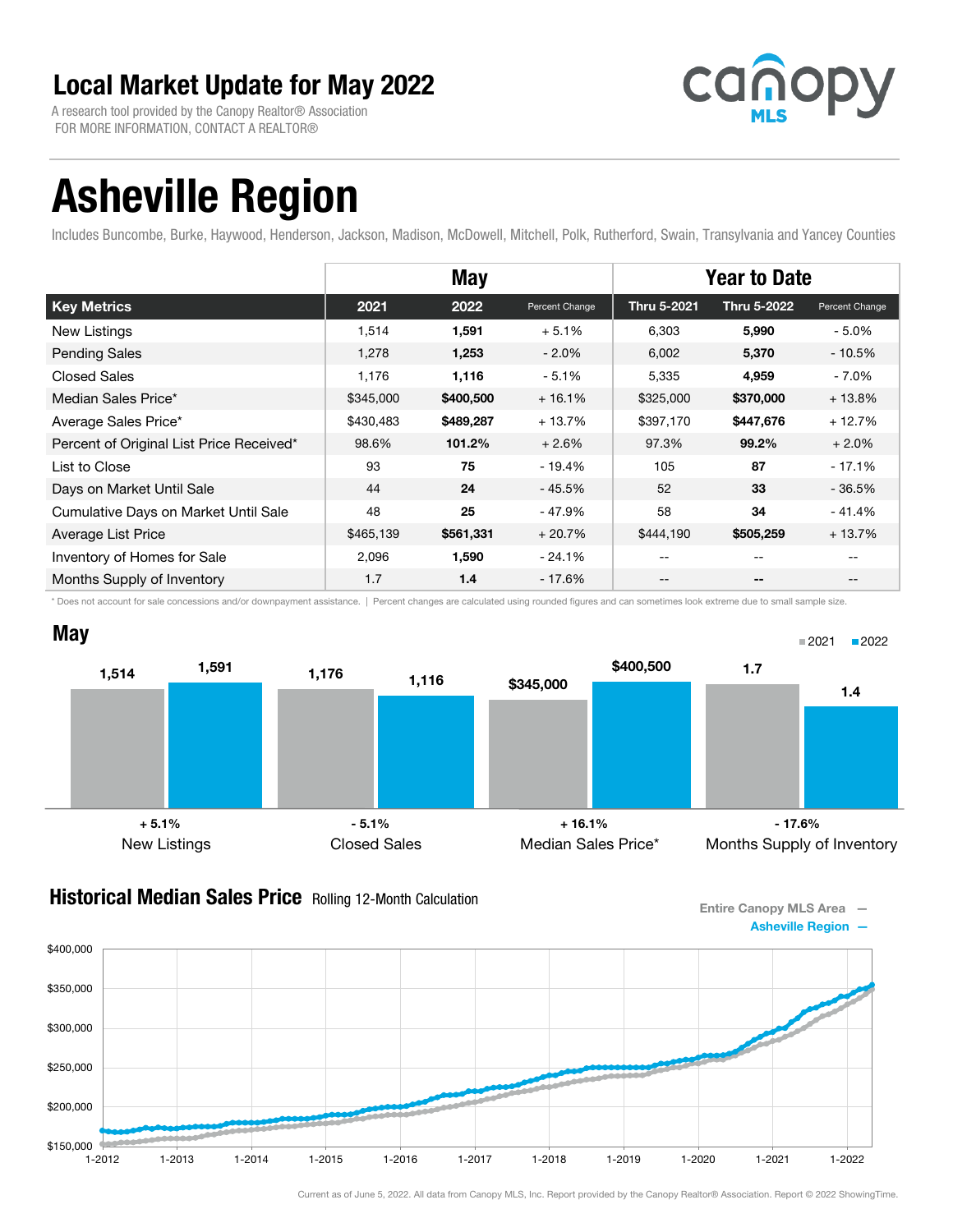A research tool provided by the Canopy Realtor® Association FOR MORE INFORMATION, CONTACT A REALTOR®



# City of Asheville

North Carolina

|                                          | <b>May</b> |           |                | <b>Year to Date</b> |                    |                |
|------------------------------------------|------------|-----------|----------------|---------------------|--------------------|----------------|
| <b>Key Metrics</b>                       | 2021       | 2022      | Percent Change | Thru 5-2021         | <b>Thru 5-2022</b> | Percent Change |
| New Listings                             | 285        | 266       | $-6.7%$        | 1,210               | 995                | - 17.8%        |
| <b>Pending Sales</b>                     | 256        | 214       | $-16.4%$       | 1,184               | 913                | $-22.9%$       |
| <b>Closed Sales</b>                      | 243        | 201       | - 17.3%        | 1,040               | 860                | $-17.3%$       |
| Median Sales Price*                      | \$414,400  | \$485,000 | $+17.0%$       | \$380,000           | \$458,500          | $+20.7%$       |
| Average Sales Price*                     | \$525,395  | \$664,745 | $+26.5%$       | \$495,994           | \$587,300          | $+18.4%$       |
| Percent of Original List Price Received* | 100.2%     | 102.7%    | $+2.5%$        | 98.3%               | 101.0%             | $+2.7%$        |
| List to Close                            | 86         | 86        | $0.0\%$        | 97                  | 82                 | $-15.5%$       |
| Days on Market Until Sale                | 38         | 29        | $-23.7%$       | 46                  | 32                 | $-30.4%$       |
| Cumulative Days on Market Until Sale     | 40         | 28        | $-30.0\%$      | 51                  | 32                 | - 37.3%        |
| Average List Price                       | \$621,450  | \$681,482 | $+9.7%$        | \$587,731           | \$649,304          | $+10.5%$       |
| Inventory of Homes for Sale              | 348        | 224       | $-35.6%$       | --                  | --                 |                |
| Months Supply of Inventory               | 1.5        | 1.1       | - 26.7%        | --                  | --                 |                |

\* Does not account for sale concessions and/or downpayment assistance. | Percent changes are calculated using rounded figures and can sometimes look extreme due to small sample size.



#### **Historical Median Sales Price** Rolling 12-Month Calculation

Entire Canopy MLS Area — City of Asheville —

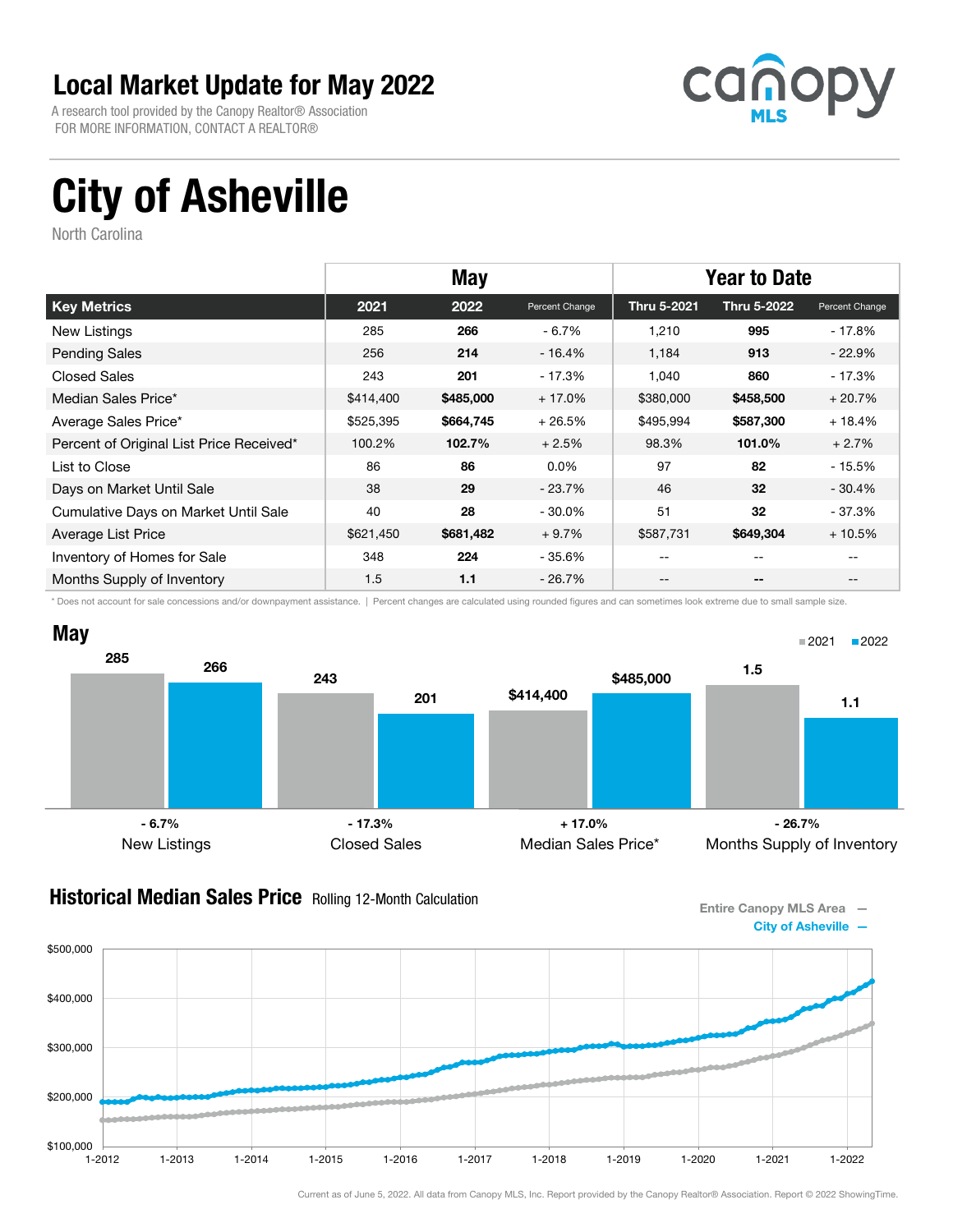A research tool provided by the Canopy Realtor® Association FOR MORE INFORMATION, CONTACT A REALTOR®



# City of Hendersonville

North Carolina

|                                          | <b>May</b> |           |                | <b>Year to Date</b> |             |                |
|------------------------------------------|------------|-----------|----------------|---------------------|-------------|----------------|
| <b>Key Metrics</b>                       | 2021       | 2022      | Percent Change | Thru 5-2021         | Thru 5-2022 | Percent Change |
| New Listings                             | 186        | 154       | $-17.2%$       | 704                 | 593         | - 15.8%        |
| <b>Pending Sales</b>                     | 141        | 141       | $0.0\%$        | 665                 | 554         | $-16.7%$       |
| <b>Closed Sales</b>                      | 132        | 111       | $-15.9%$       | 560                 | 515         | $-8.0\%$       |
| Median Sales Price*                      | \$346,470  | \$415,000 | $+19.8%$       | \$320,000           | \$375,000   | $+17.2%$       |
| Average Sales Price*                     | \$408,181  | \$456,095 | $+11.7%$       | \$371,153           | \$432,860   | $+16.6%$       |
| Percent of Original List Price Received* | 99.8%      | 103.5%    | $+3.7%$        | 98.4%               | 101.4%      | $+3.0\%$       |
| List to Close                            | 82         | 64        | - 22.0%        | 95                  | 80          | $-15.8%$       |
| Days on Market Until Sale                | 34         | 16        | $-52.9%$       | 44                  | 23          | $-47.7\%$      |
| Cumulative Days on Market Until Sale     | 35         | 16        | $-54.3%$       | 51                  | 26          | $-49.0\%$      |
| Average List Price                       | \$408,878  | \$525,155 | $+28.4%$       | \$388,331           | \$475,242   | $+22.4%$       |
| Inventory of Homes for Sale              | 204        | 119       | $-41.7%$       | --                  | --          |                |
| Months Supply of Inventory               | 1.6        | 1.0       | - 37.5%        | --                  | --          | $- -$          |

\* Does not account for sale concessions and/or downpayment assistance. | Percent changes are calculated using rounded figures and can sometimes look extreme due to small sample size.



#### **Historical Median Sales Price** Rolling 12-Month Calculation

Entire Canopy MLS Area —



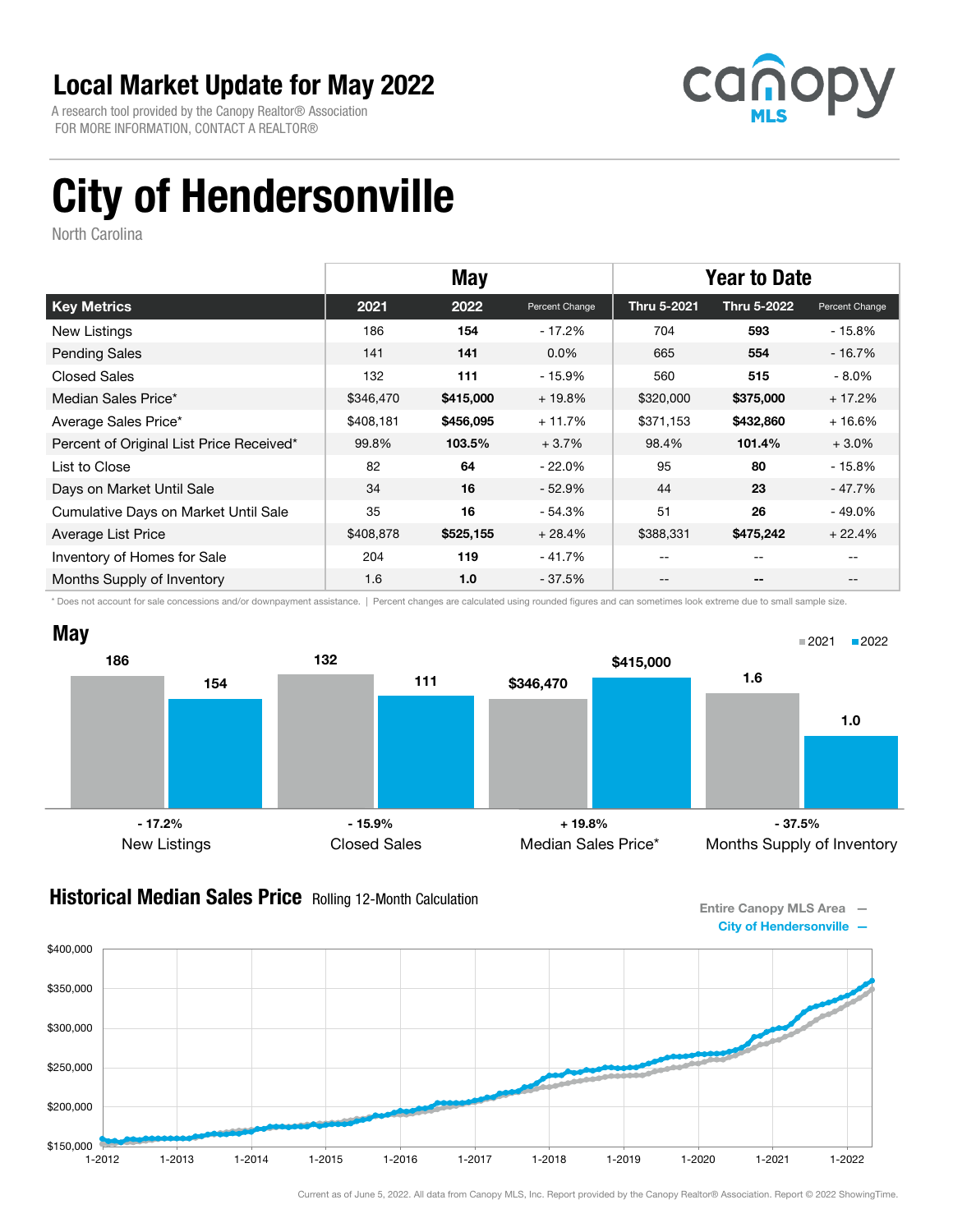A research tool provided by the Canopy Realtor® Association FOR MORE INFORMATION, CONTACT A REALTOR®



## Buncombe County

North Carolina

|                                          | <b>May</b> |           |                | <b>Year to Date</b> |             |                |
|------------------------------------------|------------|-----------|----------------|---------------------|-------------|----------------|
| <b>Key Metrics</b>                       | 2021       | 2022      | Percent Change | Thru 5-2021         | Thru 5-2022 | Percent Change |
| New Listings                             | 540        | 573       | $+6.1%$        | 2,298               | 2,125       | - 7.5%         |
| <b>Pending Sales</b>                     | 483        | 444       | $-8.1%$        | 2,218               | 1,950       | $-12.1%$       |
| <b>Closed Sales</b>                      | 447        | 401       | $-10.3%$       | 1,966               | 1,773       | $-9.8%$        |
| Median Sales Price*                      | \$394,713  | \$472,300 | $+19.7%$       | \$375,000           | \$435,000   | $+16.0%$       |
| Average Sales Price*                     | \$508,276  | \$613,457 | $+20.7%$       | \$476,648           | \$547,281   | $+14.8%$       |
| Percent of Original List Price Received* | 100.3%     | 102.5%    | $+2.2%$        | 98.4%               | 100.3%      | $+1.9%$        |
| List to Close                            | 87         | 79        | $-9.2%$        | 100                 | 87          | $-13.0%$       |
| Days on Market Until Sale                | 35         | 25        | - 28.6%        | 46                  | 31          | $-32.6\%$      |
| Cumulative Days on Market Until Sale     | 37         | 23        | - 37.8%        | 51                  | 31          | $-39.2%$       |
| Average List Price                       | \$551,637  | \$634,531 | $+15.0%$       | \$539,726           | \$603,014   | $+11.7%$       |
| Inventory of Homes for Sale              | 668        | 496       | $-25.7%$       | --                  | --          |                |
| Months Supply of Inventory               | 1.5        | 1.2       | $-20.0\%$      | --                  | --          | $- -$          |

\* Does not account for sale concessions and/or downpayment assistance. | Percent changes are calculated using rounded figures and can sometimes look extreme due to small sample size.



#### **Historical Median Sales Price** Rolling 12-Month Calculation

Entire Canopy MLS Area — Buncombe County —

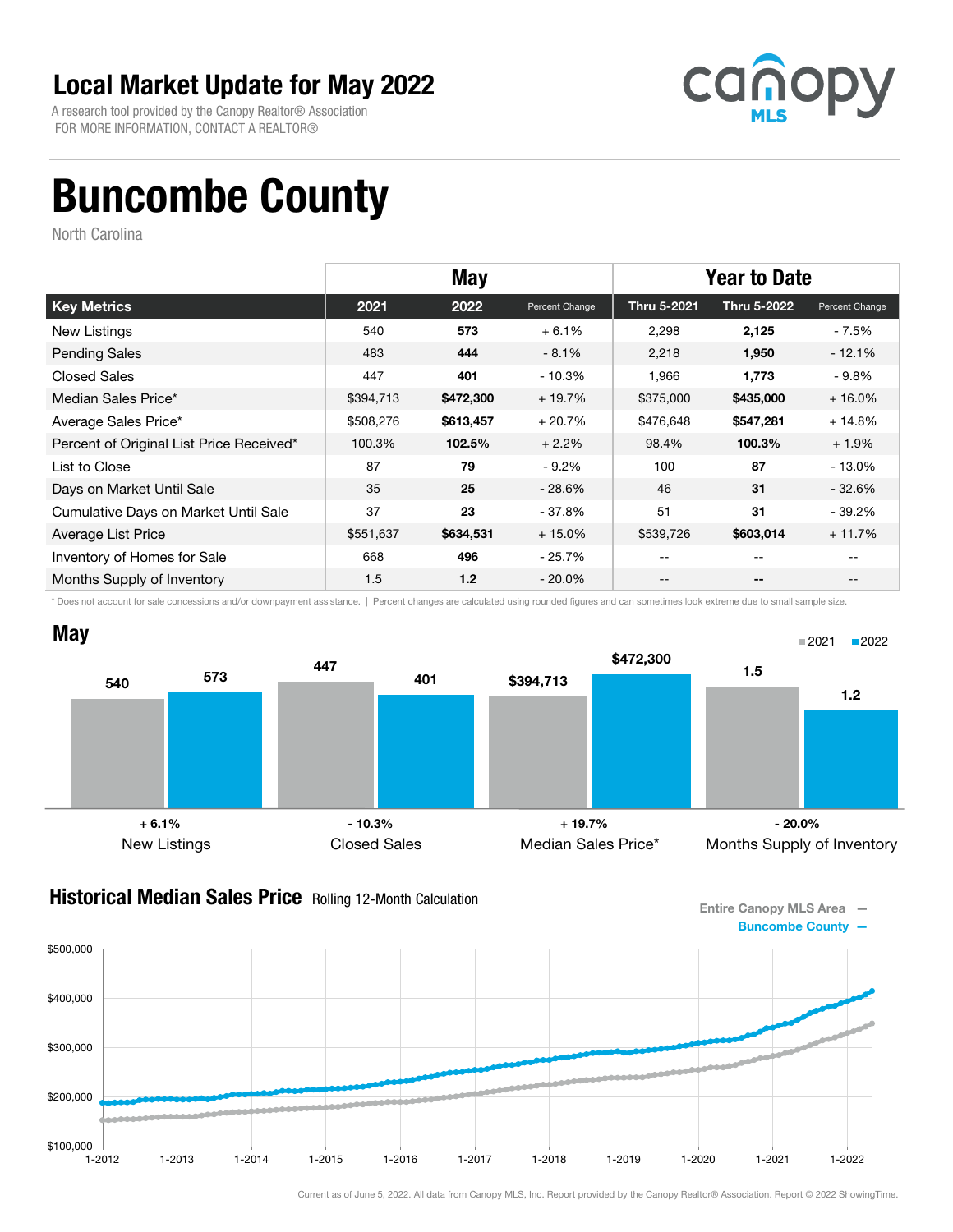A research tool provided by the Canopy Realtor® Association FOR MORE INFORMATION, CONTACT A REALTOR®



## Burke County

North Carolina

|                                          | <b>May</b> |           |                | <b>Year to Date</b> |             |                |
|------------------------------------------|------------|-----------|----------------|---------------------|-------------|----------------|
| <b>Key Metrics</b>                       | 2021       | 2022      | Percent Change | Thru 5-2021         | Thru 5-2022 | Percent Change |
| New Listings                             | 98         | 93        | $-5.1%$        | 416                 | 425         | $+2.2%$        |
| <b>Pending Sales</b>                     | 85         | 88        | $+3.5%$        | 401                 | 414         | $+3.2%$        |
| <b>Closed Sales</b>                      | 76         | 94        | $+23.7%$       | 364                 | 396         | $+8.8%$        |
| Median Sales Price*                      | \$193,500  | \$249,000 | $+28.7%$       | \$190,000           | \$225,000   | $+18.4%$       |
| Average Sales Price*                     | \$225,104  | \$318,079 | $+41.3%$       | \$229,985           | \$266,239   | $+15.8%$       |
| Percent of Original List Price Received* | 98.6%      | 100.3%    | $+1.7%$        | 98.0%               | 98.5%       | $+0.5%$        |
| List to Close                            | 74         | 66        | $-10.8\%$      | 81                  | 82          | $+1.2%$        |
| Days on Market Until Sale                | 28         | 19        | $-32.1%$       | 31                  | 31          | $0.0\%$        |
| Cumulative Days on Market Until Sale     | 35         | 18        | $-48.6%$       | 36                  | 29          | $-19.4%$       |
| Average List Price                       | \$250,749  | \$324,549 | $+29.4%$       | \$252,192           | \$295,670   | $+17.2%$       |
| Inventory of Homes for Sale              | 110        | 73        | - 33.6%        | --                  | $- -$       |                |
| Months Supply of Inventory               | 1.5        | 0.9       | $-40.0\%$      | --                  | --          |                |

\* Does not account for sale concessions and/or downpayment assistance. | Percent changes are calculated using rounded figures and can sometimes look extreme due to small sample size.



#### **Historical Median Sales Price** Rolling 12-Month Calculation

Entire Canopy MLS Area — Burke County —

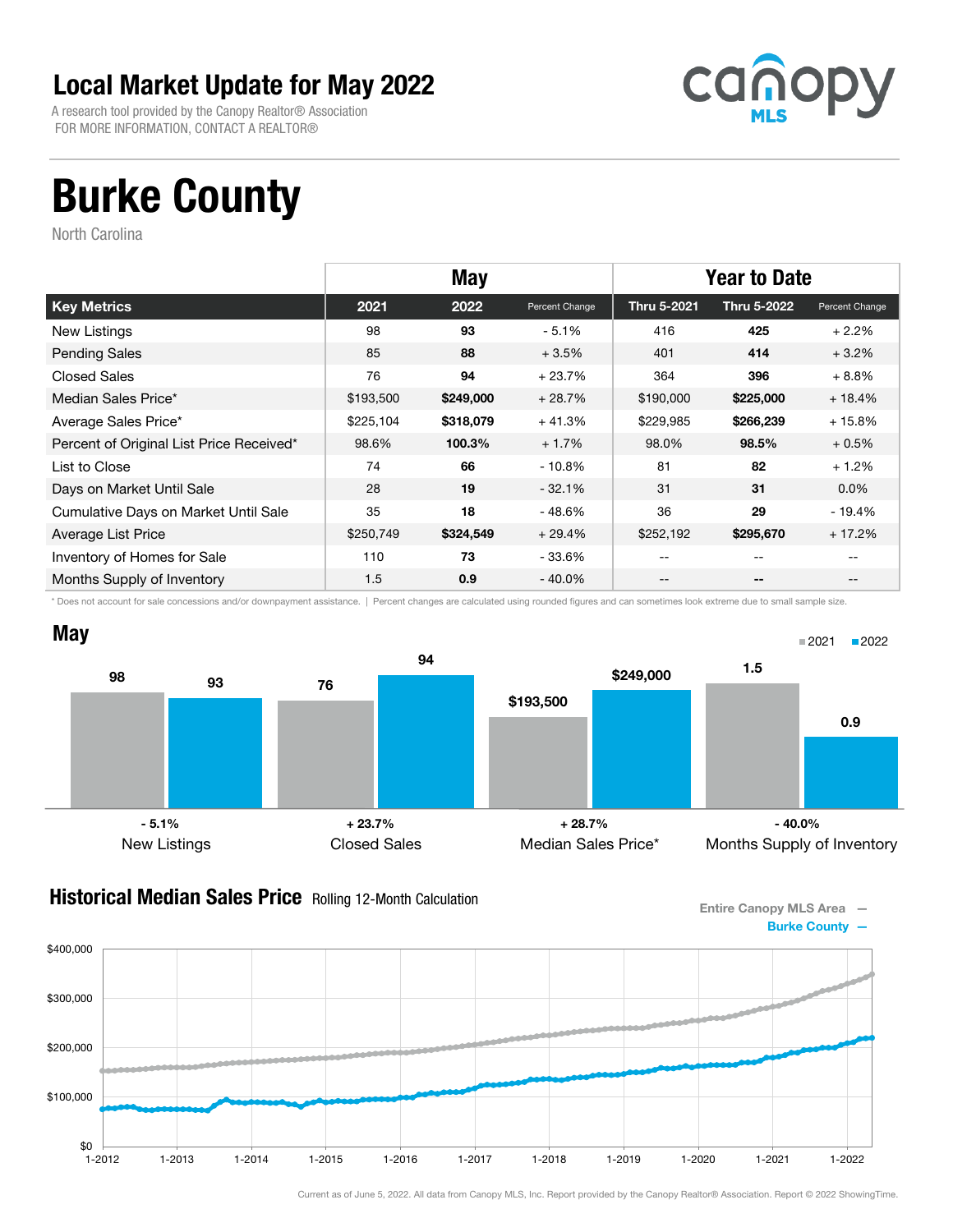A research tool provided by the Canopy Realtor® Association FOR MORE INFORMATION, CONTACT A REALTOR®



# Haywood County

North Carolina

|                                          | <b>May</b> |           |                | <b>Year to Date</b> |             |                |
|------------------------------------------|------------|-----------|----------------|---------------------|-------------|----------------|
| <b>Key Metrics</b>                       | 2021       | 2022      | Percent Change | <b>Thru 5-2021</b>  | Thru 5-2022 | Percent Change |
| New Listings                             | 150        | 157       | $+4.7%$        | 653                 | 576         | - 11.8%        |
| <b>Pending Sales</b>                     | 136        | 127       | $-6.6%$        | 591                 | 493         | $-16.6%$       |
| <b>Closed Sales</b>                      | 118        | 88        | $-25.4%$       | 505                 | 459         | $-9.1%$        |
| Median Sales Price*                      | \$283,556  | \$329,000 | $+16.0%$       | \$293,500           | \$325,000   | $+10.7%$       |
| Average Sales Price*                     | \$376,938  | \$335,920 | - 10.9%        | \$348,570           | \$364,142   | $+4.5%$        |
| Percent of Original List Price Received* | 97.0%      | 97.6%     | $+0.6%$        | 96.5%               | 97.7%       | $+1.2%$        |
| List to Close                            | 79         | 77        | $-2.5%$        | 95                  | 87          | - 8.4%         |
| Days on Market Until Sale                | 34         | 28        | - 17.6%        | 43                  | 36          | $-16.3%$       |
| Cumulative Days on Market Until Sale     | 41         | 29        | - 29.3%        | 48                  | 38          | $-20.8%$       |
| Average List Price                       | \$423,424  | \$529,411 | $+25.0%$       | \$381,551           | \$429,176   | $+12.5%$       |
| Inventory of Homes for Sale              | 231        | 191       | - 17.3%        | --                  | --          |                |
| Months Supply of Inventory               | 1.8        | 1.7       | $-5.6%$        | --                  | --          |                |

\* Does not account for sale concessions and/or downpayment assistance. | Percent changes are calculated using rounded figures and can sometimes look extreme due to small sample size.



#### **Historical Median Sales Price** Rolling 12-Month Calculation

Entire Canopy MLS Area — Haywood County —

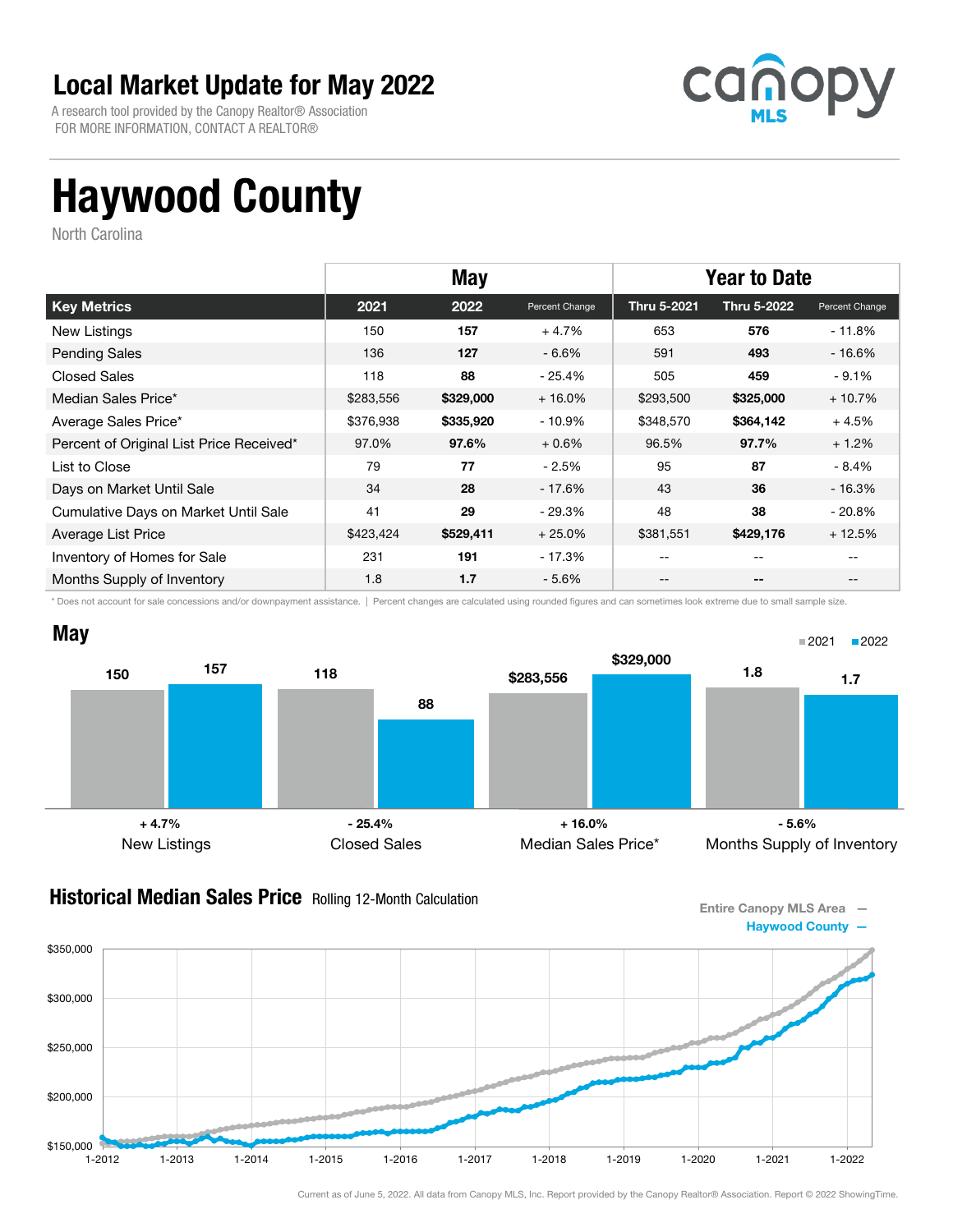A research tool provided by the Canopy Realtor® Association FOR MORE INFORMATION, CONTACT A REALTOR®



# Henderson County

North Carolina

|                                          |           | <b>May</b> |                | <b>Year to Date</b> |             |                |
|------------------------------------------|-----------|------------|----------------|---------------------|-------------|----------------|
| <b>Key Metrics</b>                       | 2021      | 2022       | Percent Change | Thru 5-2021         | Thru 5-2022 | Percent Change |
| New Listings                             | 282       | 250        | - 11.3%        | 1.150               | 994         | $-13.6%$       |
| <b>Pending Sales</b>                     | 218       | 222        | $+1.8%$        | 1,094               | 919         | $-16.0%$       |
| Closed Sales                             | 215       | 189        | $-12.1%$       | 920                 | 869         | $-5.5%$        |
| Median Sales Price*                      | \$342,940 | \$439,000  | $+28.0%$       | \$335,000           | \$385,000   | $+14.9%$       |
| Average Sales Price*                     | \$408,358 | \$488,314  | $+19.6%$       | \$389,863           | \$438,718   | $+12.5%$       |
| Percent of Original List Price Received* | 99.2%     | 103.7%     | $+4.5%$        | 98.5%               | 101.3%      | $+2.8%$        |
| List to Close                            | 82        | 69         | - 15.9%        | 93                  | 81          | $-12.9%$       |
| Days on Market Until Sale                | 35        | 19         | - 45.7%        | 44                  | 24          | $-45.5%$       |
| Cumulative Days on Market Until Sale     | 36        | 19         | $-47.2%$       | 51                  | 27          | $-47.1%$       |
| Average List Price                       | \$412,903 | \$565,711  | $+37.0%$       | \$405,853           | \$505,999   | $+24.7%$       |
| Inventory of Homes for Sale              | 317       | 208        | - 34.4%        | --                  | $- -$       | $- -$          |
| Months Supply of Inventory               | 1.5       | 1.0        | $-33.3\%$      | --                  | --          | $- -$          |

\* Does not account for sale concessions and/or downpayment assistance. | Percent changes are calculated using rounded figures and can sometimes look extreme due to small sample size.



#### **Historical Median Sales Price** Rolling 12-Month Calculation

Entire Canopy MLS Area —



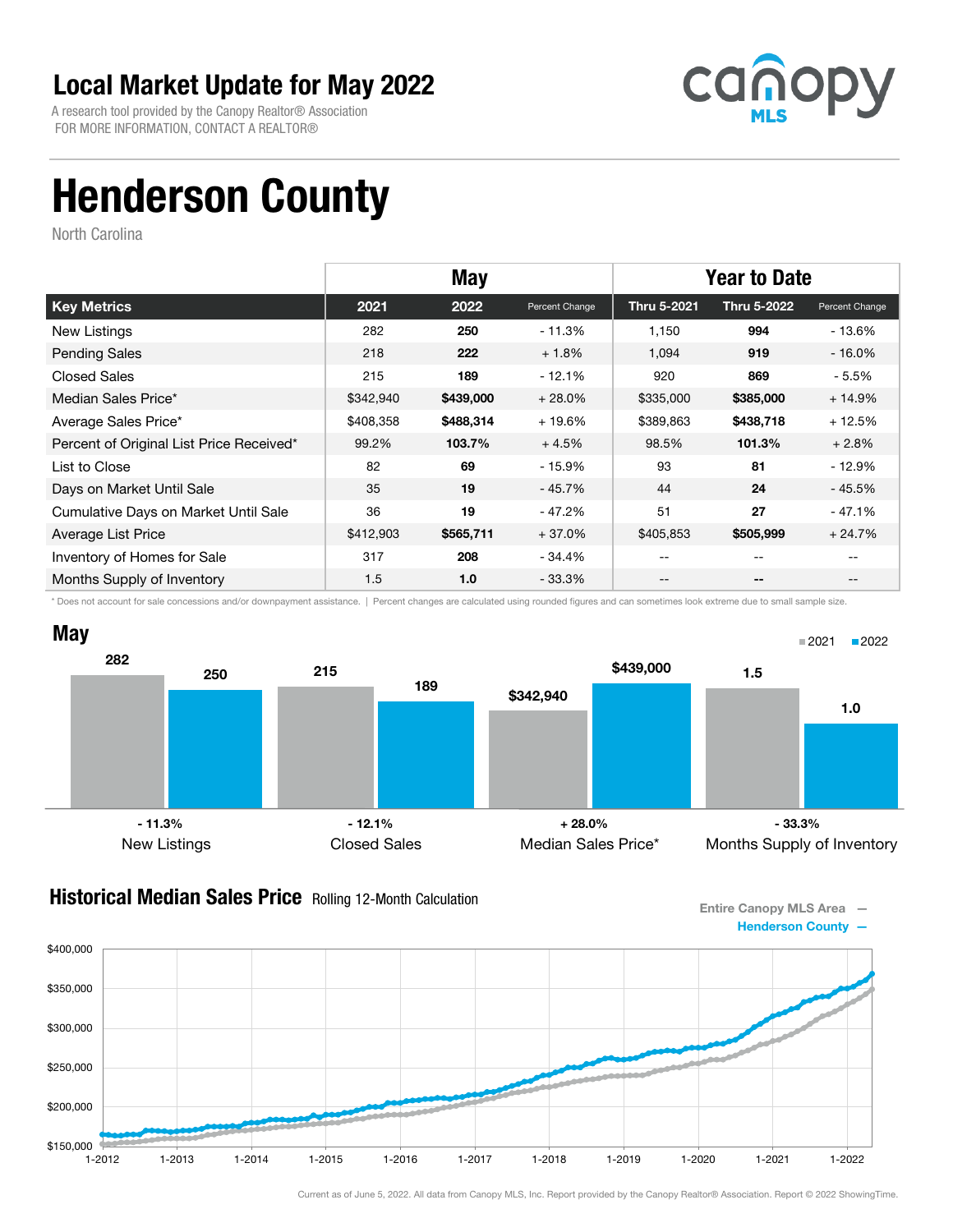A research tool provided by the Canopy Realtor® Association FOR MORE INFORMATION, CONTACT A REALTOR®



# Jackson County

North Carolina

|                                          | <b>May</b> |           |                | <b>Year to Date</b> |             |                |
|------------------------------------------|------------|-----------|----------------|---------------------|-------------|----------------|
| <b>Key Metrics</b>                       | 2021       | 2022      | Percent Change | Thru 5-2021         | Thru 5-2022 | Percent Change |
| New Listings                             | 48         | 32        | - 33.3%        | 176                 | 144         | - 18.2%        |
| <b>Pending Sales</b>                     | 38         | 21        | - 44.7%        | 159                 | 120         | $-24.5%$       |
| <b>Closed Sales</b>                      | 32         | 24        | - 25.0%        | 151                 | 113         | $-25.2%$       |
| Median Sales Price*                      | \$307,500  | \$339,000 | $+10.2%$       | \$298,950           | \$335,000   | $+12.1%$       |
| Average Sales Price*                     | \$519,725  | \$509,297 | $-2.0%$        | \$401,874           | \$444,046   | $+10.5%$       |
| Percent of Original List Price Received* | 95.5%      | 98.5%     | $+3.1%$        | 95.7%               | 96.9%       | $+1.3%$        |
| List to Close                            | 146        | 77        | - 47.3%        | 150                 | 90          | $-40.0%$       |
| Days on Market Until Sale                | 86         | 34        | $-60.5\%$      | 93                  | 43          | $-53.8%$       |
| Cumulative Days on Market Until Sale     | 126        | 33        | - 73.8%        | 111                 | 44          | $-60.4%$       |
| Average List Price                       | \$531,918  | \$769,558 | $+44.7%$       | \$450,285           | \$578,925   | $+28.6%$       |
| Inventory of Homes for Sale              | 88         | 57        | - 35.2%        | --                  | --          |                |
| Months Supply of Inventory               | 2.6        | 2.3       | - 11.5%        | --                  | $- -$       |                |

\* Does not account for sale concessions and/or downpayment assistance. | Percent changes are calculated using rounded figures and can sometimes look extreme due to small sample size.



#### **Historical Median Sales Price** Rolling 12-Month Calculation

Entire Canopy MLS Area — Jackson County —

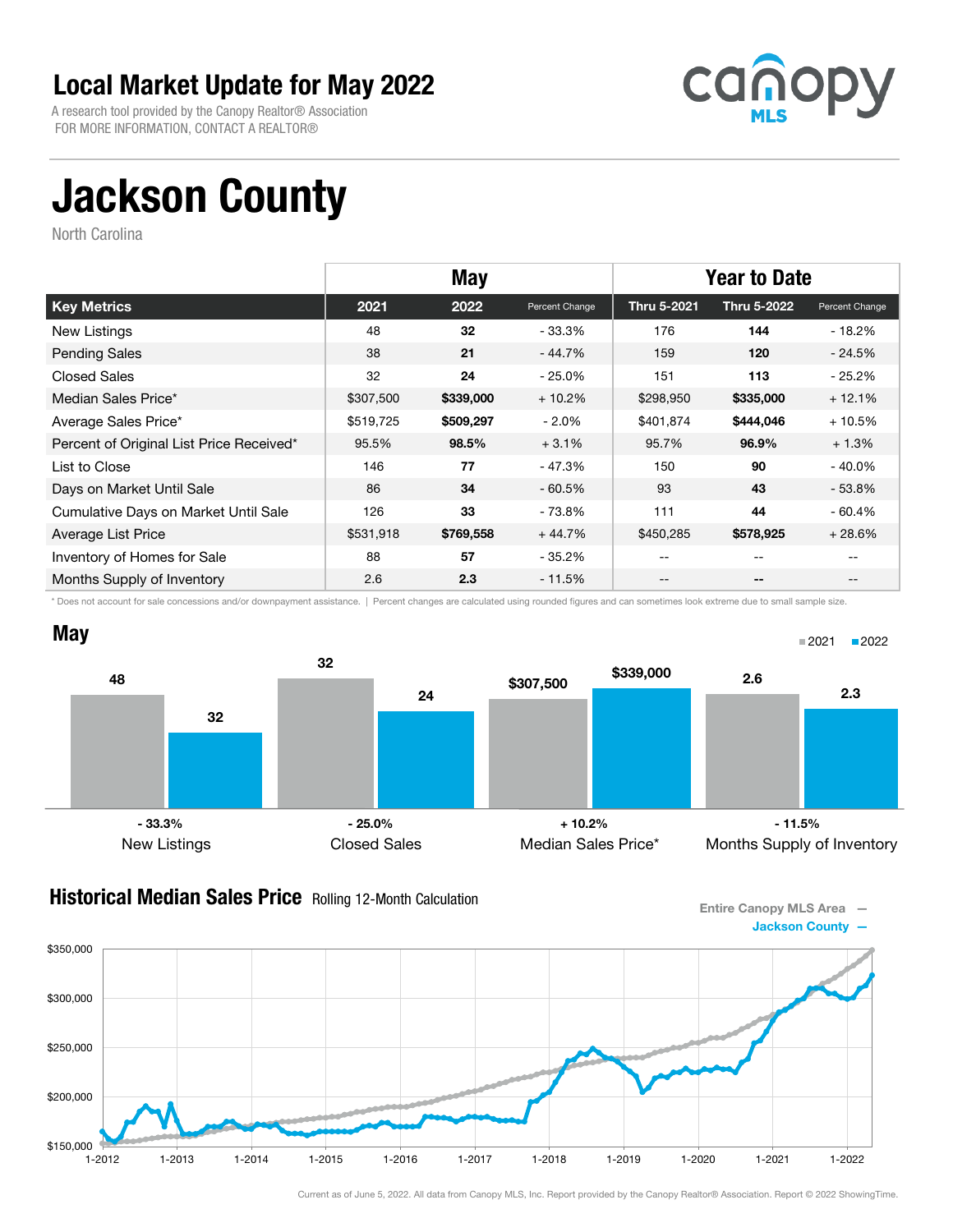A research tool provided by the Canopy Realtor® Association FOR MORE INFORMATION, CONTACT A REALTOR®



# Madison County

North Carolina

|                                          | <b>May</b> |           |                | <b>Year to Date</b> |             |                |
|------------------------------------------|------------|-----------|----------------|---------------------|-------------|----------------|
| <b>Key Metrics</b>                       | 2021       | 2022      | Percent Change | Thru 5-2021         | Thru 5-2022 | Percent Change |
| New Listings                             | 32         | 53        | $+65.6%$       | 139                 | 171         | $+23.0%$       |
| <b>Pending Sales</b>                     | 27         | 37        | $+37.0%$       | 122                 | 143         | $+17.2%$       |
| <b>Closed Sales</b>                      | 16         | 35        | $+118.8%$      | 115                 | 131         | $+13.9%$       |
| Median Sales Price*                      | \$360,000  | \$383,000 | $+6.4%$        | \$325,000           | \$355,000   | $+9.2%$        |
| Average Sales Price*                     | \$378,766  | \$456,821 | $+20.6%$       | \$370,278           | \$417,369   | $+12.7%$       |
| Percent of Original List Price Received* | 101.7%     | 100.3%    | $-1.4%$        | 97.6%               | 97.9%       | $+0.3%$        |
| List to Close                            | 114        | 62        | - 45.6%        | 126                 | 103         | - 18.3%        |
| Days on Market Until Sale                | 62         | 22        | $-64.5%$       | 72                  | 44          | $-38.9%$       |
| Cumulative Days on Market Until Sale     | 62         | 23        | $-62.9\%$      | 68                  | 45          | $-33.8\%$      |
| Average List Price                       | \$450,052  | \$527,123 | $+17.1%$       | \$408,827           | \$467,943   | $+14.5%$       |
| Inventory of Homes for Sale              | 68         | 61        | - 10.3%        | --                  | --          |                |
| Months Supply of Inventory               | 2.6        | 2.1       | - 19.2%        | --                  | $- -$       |                |

\* Does not account for sale concessions and/or downpayment assistance. | Percent changes are calculated using rounded figures and can sometimes look extreme due to small sample size.



#### **Historical Median Sales Price** Rolling 12-Month Calculation

Entire Canopy MLS Area — Madison County —

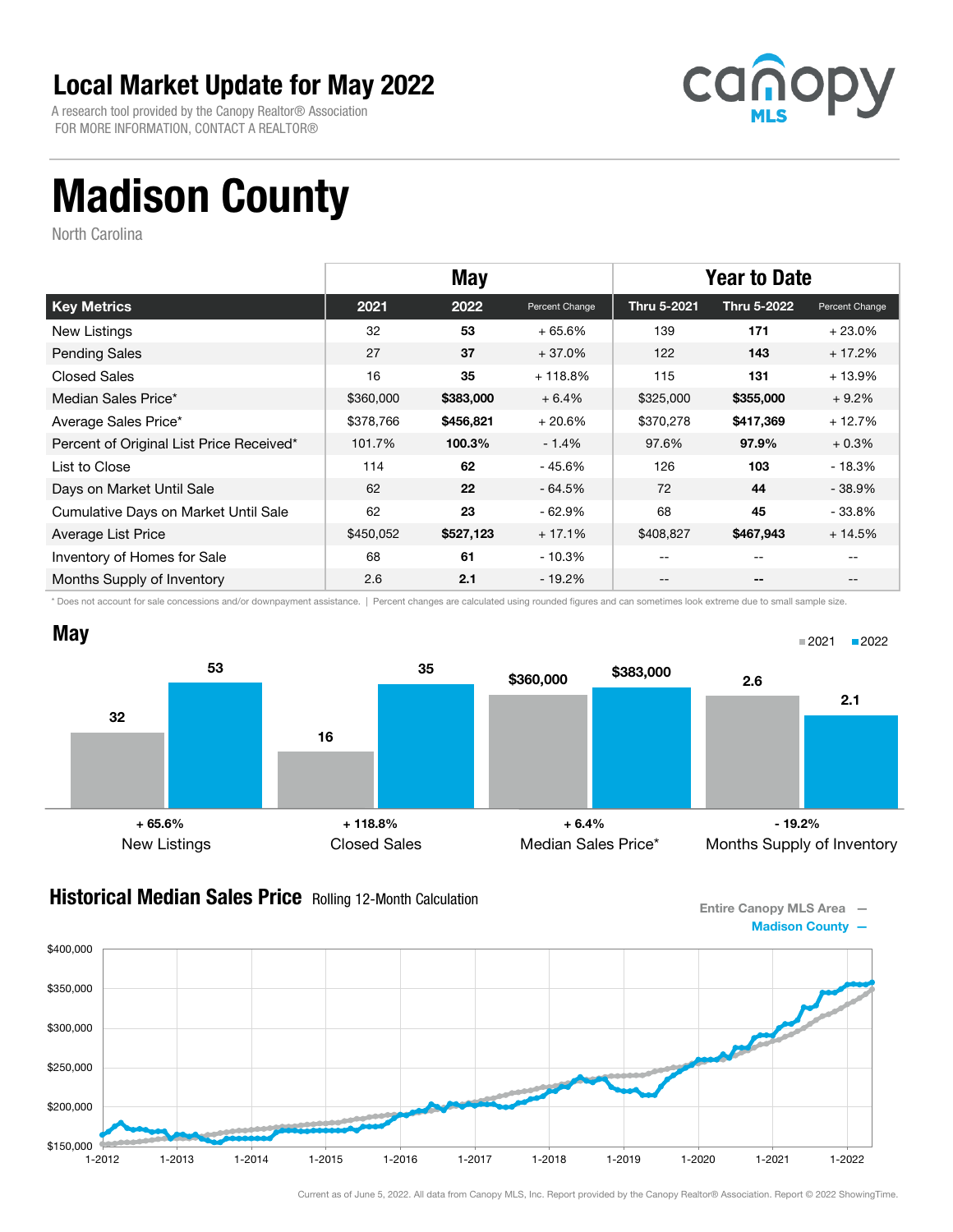A research tool provided by the Canopy Realtor® Association FOR MORE INFORMATION, CONTACT A REALTOR®



# McDowell County

North Carolina

|                                          | <b>May</b> |           |                | <b>Year to Date</b> |             |                |
|------------------------------------------|------------|-----------|----------------|---------------------|-------------|----------------|
| <b>Key Metrics</b>                       | 2021       | 2022      | Percent Change | Thru 5-2021         | Thru 5-2022 | Percent Change |
| <b>New Listings</b>                      | 52         | 57        | $+9.6%$        | 236                 | 227         | $-3.8\%$       |
| <b>Pending Sales</b>                     | 40         | 50        | $+25.0%$       | 224                 | 223         | $-0.4%$        |
| <b>Closed Sales</b>                      | 37         | 52        | $+40.5%$       | 194                 | 207         | $+6.7%$        |
| Median Sales Price*                      | \$255,000  | \$290,000 | $+13.7%$       | \$219,500           | \$290,500   | $+32.3%$       |
| Average Sales Price*                     | \$338,998  | \$326,686 | $-3.6%$        | \$272,325           | \$385,189   | $+41.4%$       |
| Percent of Original List Price Received* | 98.5%      | 101.4%    | $+2.9%$        | 96.9%               | 97.8%       | $+0.9\%$       |
| List to Close                            | 89         | 88        | $-1.1%$        | 99                  | 102         | $+3.0%$        |
| Days on Market Until Sale                | 33         | 38        | $+15.2%$       | 43                  | 45          | $+4.7%$        |
| Cumulative Days on Market Until Sale     | 33         | 42        | $+27.3%$       | 51                  | 51          | $0.0\%$        |
| Average List Price                       | \$348,250  | \$362,825 | $+4.2%$        | \$298,391           | \$391,857   | $+31.3%$       |
| Inventory of Homes for Sale              | 83         | 53        | - 36.1%        | --                  | --          |                |
| Months Supply of Inventory               | 1.9        | 1.2       | $-36.8\%$      | --                  | --          |                |

\* Does not account for sale concessions and/or downpayment assistance. | Percent changes are calculated using rounded figures and can sometimes look extreme due to small sample size.



#### **Historical Median Sales Price** Rolling 12-Month Calculation

Entire Canopy MLS Area — McDowell County —

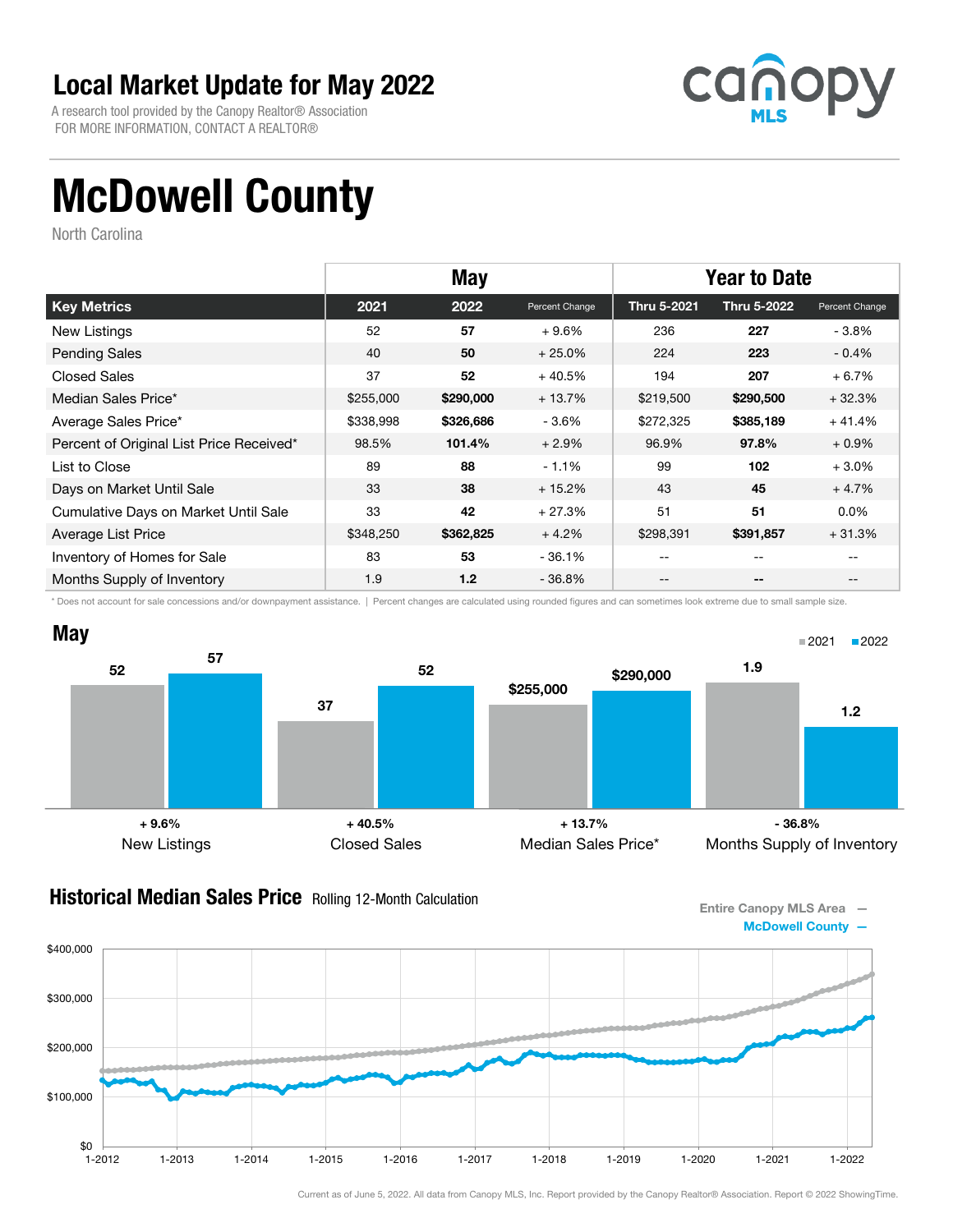A research tool provided by the Canopy Realtor® Association FOR MORE INFORMATION, CONTACT A REALTOR®



# Mitchell County

North Carolina

|                                          | <b>May</b> |           |                | <b>Year to Date</b> |             |                |
|------------------------------------------|------------|-----------|----------------|---------------------|-------------|----------------|
| <b>Key Metrics</b>                       | 2021       | 2022      | Percent Change | <b>Thru 5-2021</b>  | Thru 5-2022 | Percent Change |
| New Listings                             | 17         | 48        | $+182.4%$      | 89                  | 125         | $+40.4%$       |
| <b>Pending Sales</b>                     | 21         | 25        | $+19.0\%$      | 85                  | 83          | $-2.4%$        |
| <b>Closed Sales</b>                      | 16         | 14        | $-12.5%$       | 78                  | 73          | $-6.4%$        |
| Median Sales Price*                      | \$350,500  | \$208,491 | $-40.5%$       | \$224,000           | \$255,000   | $+13.8%$       |
| Average Sales Price*                     | \$339,407  | \$309,427 | $-8.8%$        | \$269,375           | \$306,537   | $+13.8%$       |
| Percent of Original List Price Received* | 98.0%      | 96.5%     | $-1.5%$        | 90.1%               | 95.1%       | $+5.5%$        |
| List to Close                            | 107        | 81        | - 24.3%        | 170                 | 123         | - 27.6%        |
| Days on Market Until Sale                | 57         | 34        | - 40.4%        | 105                 | 64          | $-39.0\%$      |
| Cumulative Days on Market Until Sale     | 64         | 45        | - 29.7%        | 123                 | 67          | - 45.5%        |
| Average List Price                       | \$325,101  | \$402,911 | $+23.9%$       | \$321,877           | \$351,962   | $+9.3%$        |
| Inventory of Homes for Sale              | 60         | 65        | $+8.3%$        | --                  | --          |                |
| Months Supply of Inventory               | 3.1        | 3.6       | $+16.1%$       | --                  | --          |                |

\* Does not account for sale concessions and/or downpayment assistance. | Percent changes are calculated using rounded figures and can sometimes look extreme due to small sample size.



#### **Historical Median Sales Price** Rolling 12-Month Calculation

Entire Canopy MLS Area — Mitchell County —

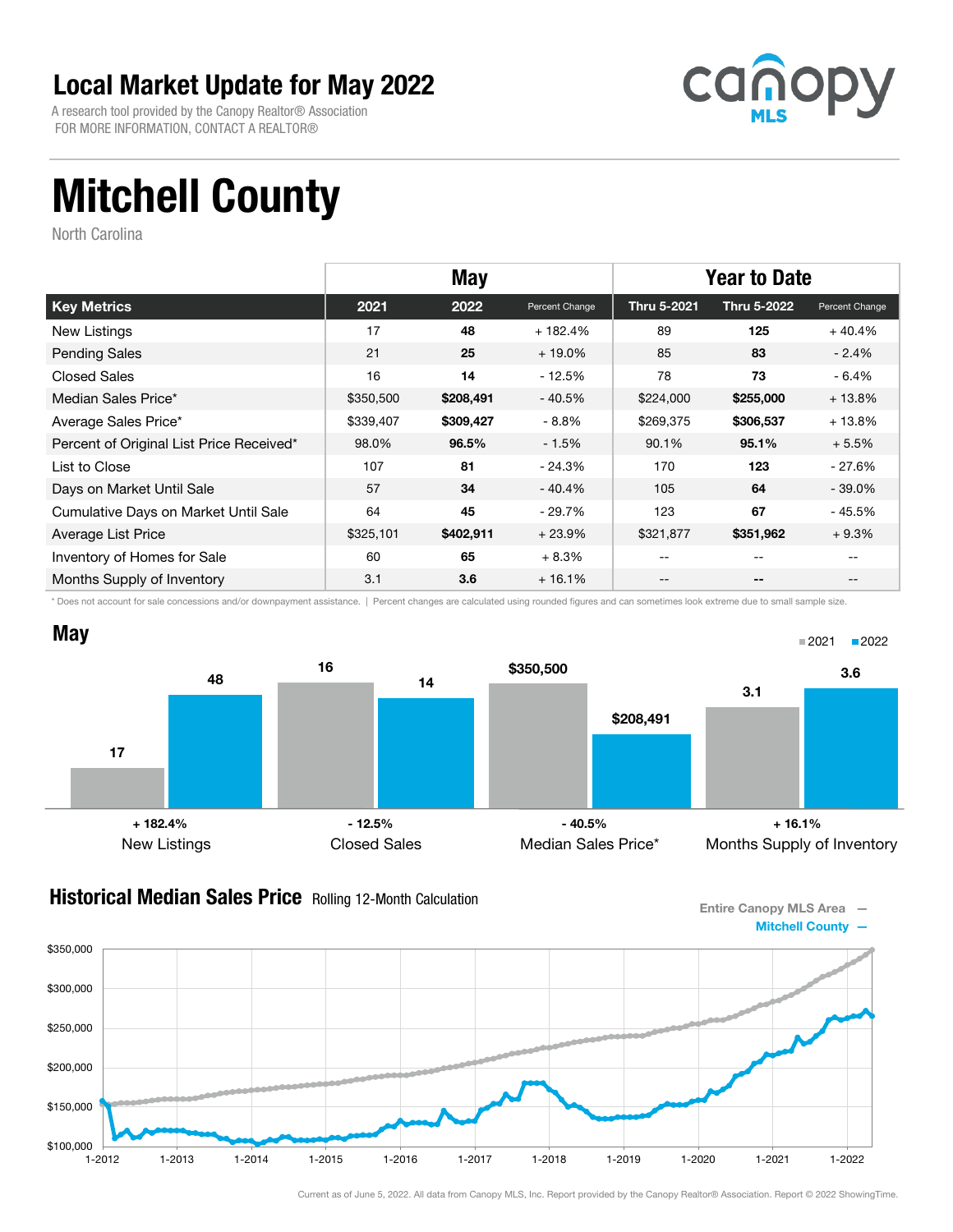A research tool provided by the Canopy Realtor® Association FOR MORE INFORMATION, CONTACT A REALTOR®



# Polk County

North Carolina

|                                          | <b>May</b> |           |                | <b>Year to Date</b> |             |                |
|------------------------------------------|------------|-----------|----------------|---------------------|-------------|----------------|
| <b>Key Metrics</b>                       | 2021       | 2022      | Percent Change | Thru 5-2021         | Thru 5-2022 | Percent Change |
| New Listings                             | 55         | 55        | $0.0\%$        | 212                 | 190         | - 10.4%        |
| <b>Pending Sales</b>                     | 43         | 40        | $-7.0%$        | 185                 | 157         | $-15.1%$       |
| <b>Closed Sales</b>                      | 40         | 30        | - 25.0%        | 166                 | 134         | $-19.3%$       |
| Median Sales Price*                      | \$396,550  | \$371,000 | $-6.4%$        | \$345,000           | \$399,500   | $+15.8%$       |
| Average Sales Price*                     | \$522,221  | \$527,518 | $+1.0%$        | \$447,498           | \$515,114   | $+15.1%$       |
| Percent of Original List Price Received* | 96.9%      | 98.8%     | $+2.0%$        | 96.2%               | 95.9%       | $-0.3\%$       |
| List to Close                            | 115        | 75        | - 34.8%        | 118                 | 94          | $-20.3%$       |
| Days on Market Until Sale                | 62         | 34        | - 45.2%        | 63                  | 47          | $-25.4%$       |
| Cumulative Days on Market Until Sale     | 73         | 34        | - 53.4%        | 64                  | 51          | $-20.3%$       |
| Average List Price                       | \$594,549  | \$627,911 | $+5.6%$        | \$531,456           | \$613,900   | $+15.5%$       |
| Inventory of Homes for Sale              | 90         | 67        | - 25.6%        | --                  | --          |                |
| Months Supply of Inventory               | 2.2        | 1.9       | - 13.6%        | --                  | $- -$       |                |

\* Does not account for sale concessions and/or downpayment assistance. | Percent changes are calculated using rounded figures and can sometimes look extreme due to small sample size.



#### **Historical Median Sales Price** Rolling 12-Month Calculation

Entire Canopy MLS Area — Polk County —

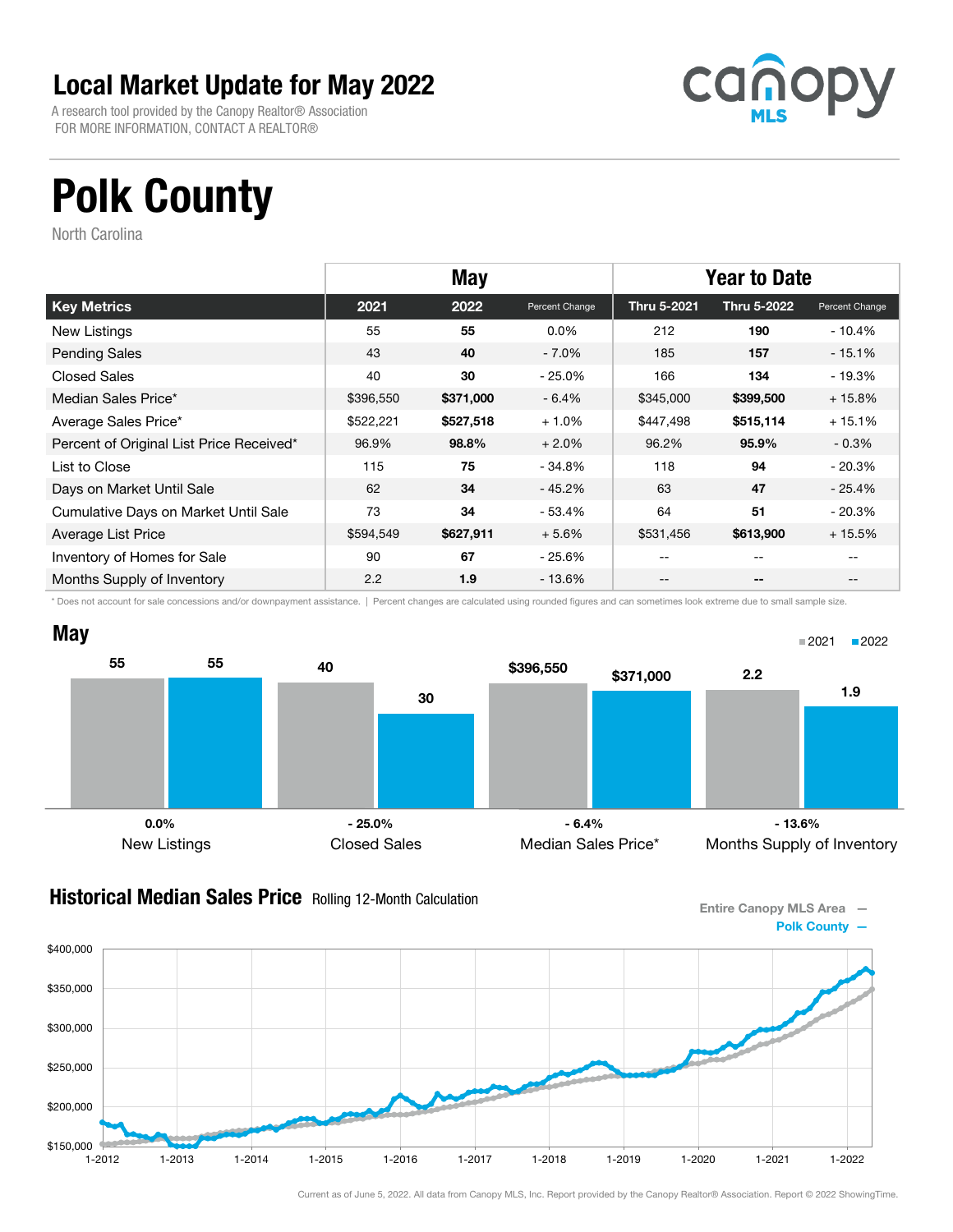A research tool provided by the Canopy Realtor® Association FOR MORE INFORMATION, CONTACT A REALTOR®



# Rutherford County

North Carolina

|                                          | <b>May</b> |           |                | <b>Year to Date</b> |             |                |
|------------------------------------------|------------|-----------|----------------|---------------------|-------------|----------------|
| <b>Key Metrics</b>                       | 2021       | 2022      | Percent Change | Thru 5-2021         | Thru 5-2022 | Percent Change |
| <b>New Listings</b>                      | 125        | 124       | $-0.8%$        | 438                 | 492         | $+12.3%$       |
| <b>Pending Sales</b>                     | 84         | 101       | $+20.2%$       | 412                 | 442         | $+7.3%$        |
| <b>Closed Sales</b>                      | 79         | 95        | $+20.3%$       | 384                 | 406         | $+5.7%$        |
| Median Sales Price*                      | \$210,000  | \$289,900 | $+38.0%$       | \$225,000           | \$250,000   | $+11.1%$       |
| Average Sales Price*                     | \$266,825  | \$346,101 | $+29.7%$       | \$277,391           | \$310,293   | $+11.9%$       |
| Percent of Original List Price Received* | 95.5%      | 100.5%    | $+5.2%$        | 96.0%               | 97.9%       | $+2.0%$        |
| List to Close                            | 102        | 61        | - 40.2%        | 95                  | 73          | $-23.2\%$      |
| Days on Market Until Sale                | 57         | 14        | - 75.4%        | 52                  | 25          | $-51.9\%$      |
| Cumulative Days on Market Until Sale     | 68         | 14        | - 79.4%        | 63                  | 27          | $-57.1%$       |
| Average List Price                       | \$374,345  | \$387,574 | $+3.5%$        | \$324,437           | \$348,877   | $+7.5%$        |
| Inventory of Homes for Sale              | 140        | 107       | - 23.6%        | --                  | $- -$       |                |
| Months Supply of Inventory               | 1.6        | 1.2       | $-25.0\%$      | --                  | --          |                |

\* Does not account for sale concessions and/or downpayment assistance. | Percent changes are calculated using rounded figures and can sometimes look extreme due to small sample size.



#### **Historical Median Sales Price** Rolling 12-Month Calculation

Entire Canopy MLS Area — Rutherford County —

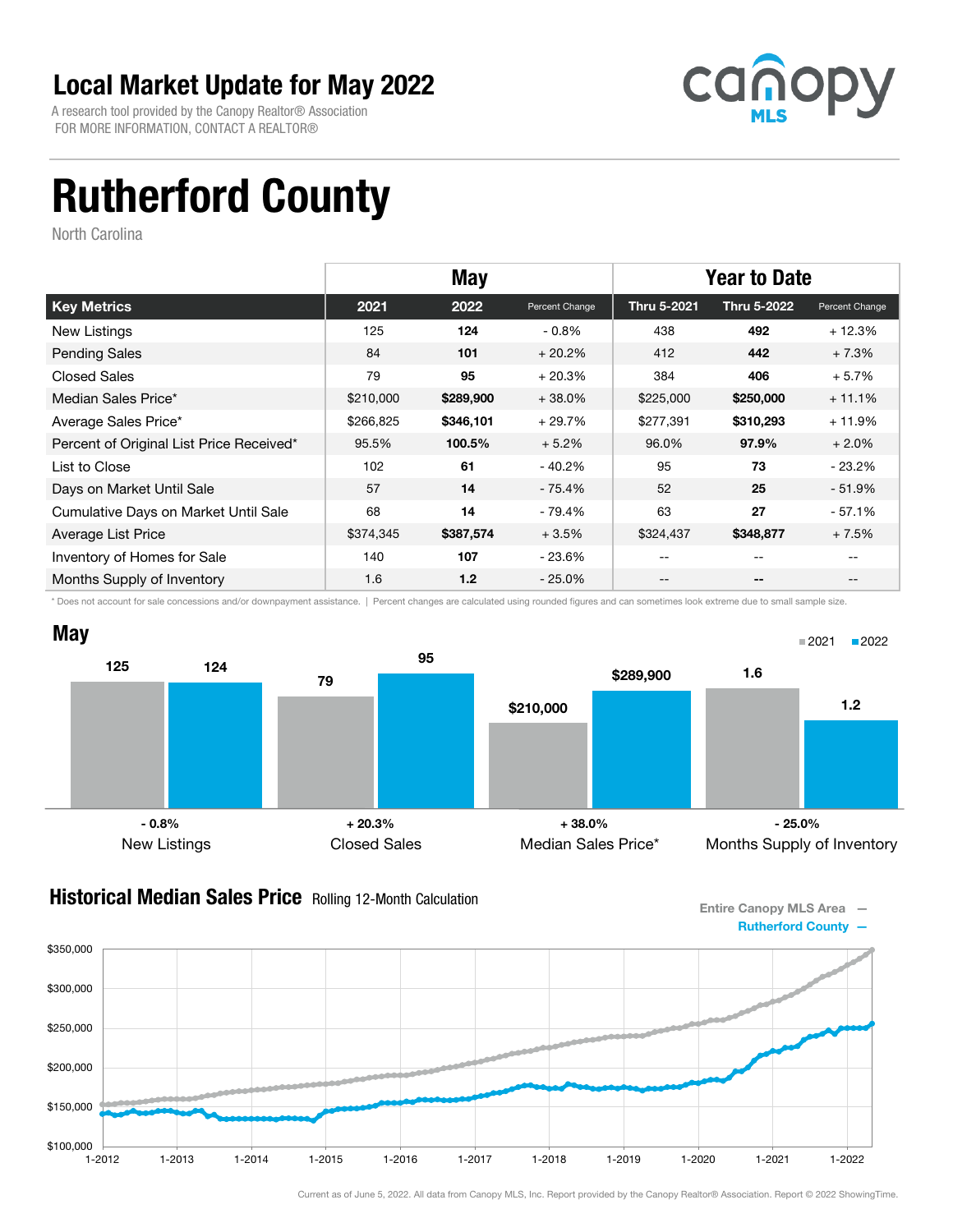A research tool provided by the Canopy Realtor® Association FOR MORE INFORMATION, CONTACT A REALTOR®



# Swain County

North Carolina

|                                          | <b>May</b>     |           |                | <b>Year to Date</b> |             |                |
|------------------------------------------|----------------|-----------|----------------|---------------------|-------------|----------------|
| <b>Key Metrics</b>                       | 2021           | 2022      | Percent Change | Thru 5-2021         | Thru 5-2022 | Percent Change |
| New Listings                             | 10             | 10        | $0.0\%$        | 34                  | 51          | $+50.0%$       |
| <b>Pending Sales</b>                     | $\overline{7}$ | 9         | $+28.6%$       | 37                  | 40          | $+8.1%$        |
| <b>Closed Sales</b>                      | 11             | 9         | $-18.2%$       | 40                  | 30          | $-25.0%$       |
| Median Sales Price*                      | \$275,000      | \$237,000 | - 13.8%        | \$255,000           | \$308,500   | $+21.0%$       |
| Average Sales Price*                     | \$324,000      | \$287,722 | $-11.2%$       | \$343,890           | \$353,708   | $+2.9%$        |
| Percent of Original List Price Received* | 94.0%          | 92.6%     | $-1.5%$        | 93.9%               | 94.0%       | $+0.1%$        |
| List to Close                            | 93             | 77        | - 17.2%        | 139                 | 82          | $-41.0%$       |
| Days on Market Until Sale                | 33             | 32        | $-3.0\%$       | 78                  | 39          | $-50.0%$       |
| Cumulative Days on Market Until Sale     | 39             | 51        | $+30.8%$       | 86                  | 46          | $-46.5%$       |
| Average List Price                       | \$347,790      | \$719,880 | $+107.0%$      | \$339,502           | \$481,822   | $+41.9%$       |
| Inventory of Homes for Sale              | 14             | 24        | $+71.4%$       | --                  | --          |                |
| Months Supply of Inventory               | 1.9            | 3.8       | $+100.0\%$     | --                  | $- -$       |                |

\* Does not account for sale concessions and/or downpayment assistance. | Percent changes are calculated using rounded figures and can sometimes look extreme due to small sample size.



#### **Historical Median Sales Price** Rolling 12-Month Calculation

Entire Canopy MLS Area — Swain County —

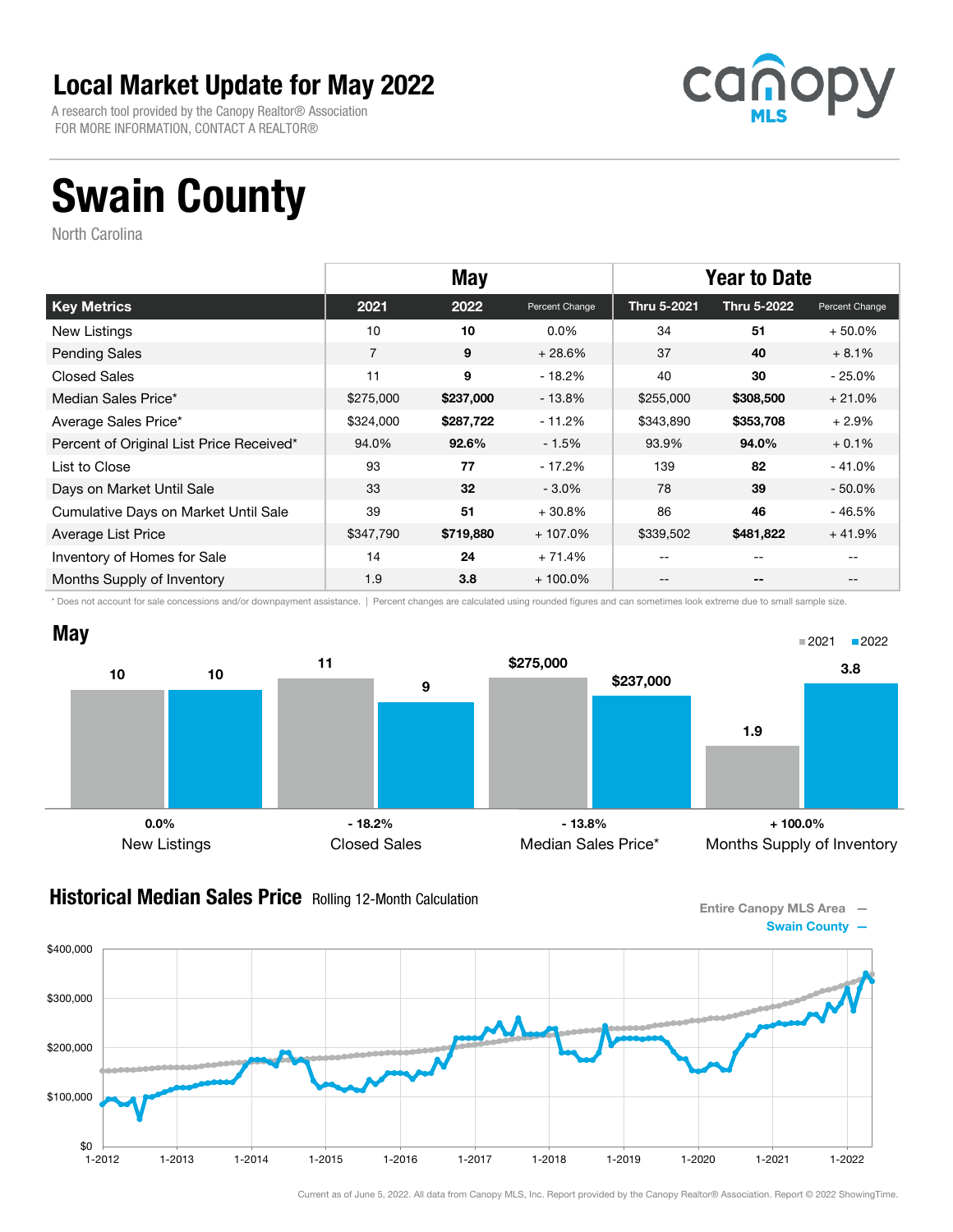A research tool provided by the Canopy Realtor® Association FOR MORE INFORMATION, CONTACT A REALTOR®



# Transylvania County

North Carolina

|                                          | <b>May</b> |           |                | <b>Year to Date</b> |             |                |
|------------------------------------------|------------|-----------|----------------|---------------------|-------------|----------------|
| <b>Key Metrics</b>                       | 2021       | 2022      | Percent Change | Thru 5-2021         | Thru 5-2022 | Percent Change |
| New Listings                             | 75         | 84        | $+12.0%$       | 335                 | 317         | $-5.4\%$       |
| <b>Pending Sales</b>                     | 76         | 63        | $-17.1%$       | 334                 | 270         | - 19.2%        |
| <b>Closed Sales</b>                      | 56         | 62        | $+10.7%$       | 314                 | 244         | $-22.3%$       |
| Median Sales Price*                      | \$438,250  | \$495,000 | $+12.9%$       | \$375,000           | \$455,000   | $+21.3%$       |
| Average Sales Price*                     | \$579,643  | \$613,769 | $+5.9%$        | \$458,704           | \$540,372   | $+17.8%$       |
| Percent of Original List Price Received* | 95.9%      | 99.6%     | $+3.9%$        | 95.4%               | 98.0%       | $+2.7%$        |
| List to Close                            | 106        | 77        | - 27.4%        | 121                 | 89          | $-26.4%$       |
| Days on Market Until Sale                | 54         | 30        | - 44.4%        | 66                  | 41          | $-37.9%$       |
| Cumulative Days on Market Until Sale     | 45         | 37        | $-17.8%$       | 74                  | 39          | - 47.3%        |
| Average List Price                       | \$542,526  | \$675,161 | $+24.4%$       | \$565,062           | \$577,608   | $+2.2%$        |
| Inventory of Homes for Sale              | 123        | 107       | $-13.0\%$      | --                  | --          |                |
| Months Supply of Inventory               | 1.6        | 1.9       | $+18.8\%$      | --                  | --          | $- -$          |

\* Does not account for sale concessions and/or downpayment assistance. | Percent changes are calculated using rounded figures and can sometimes look extreme due to small sample size.



#### **Historical Median Sales Price** Rolling 12-Month Calculation

Entire Canopy MLS Area — Transylvania County —

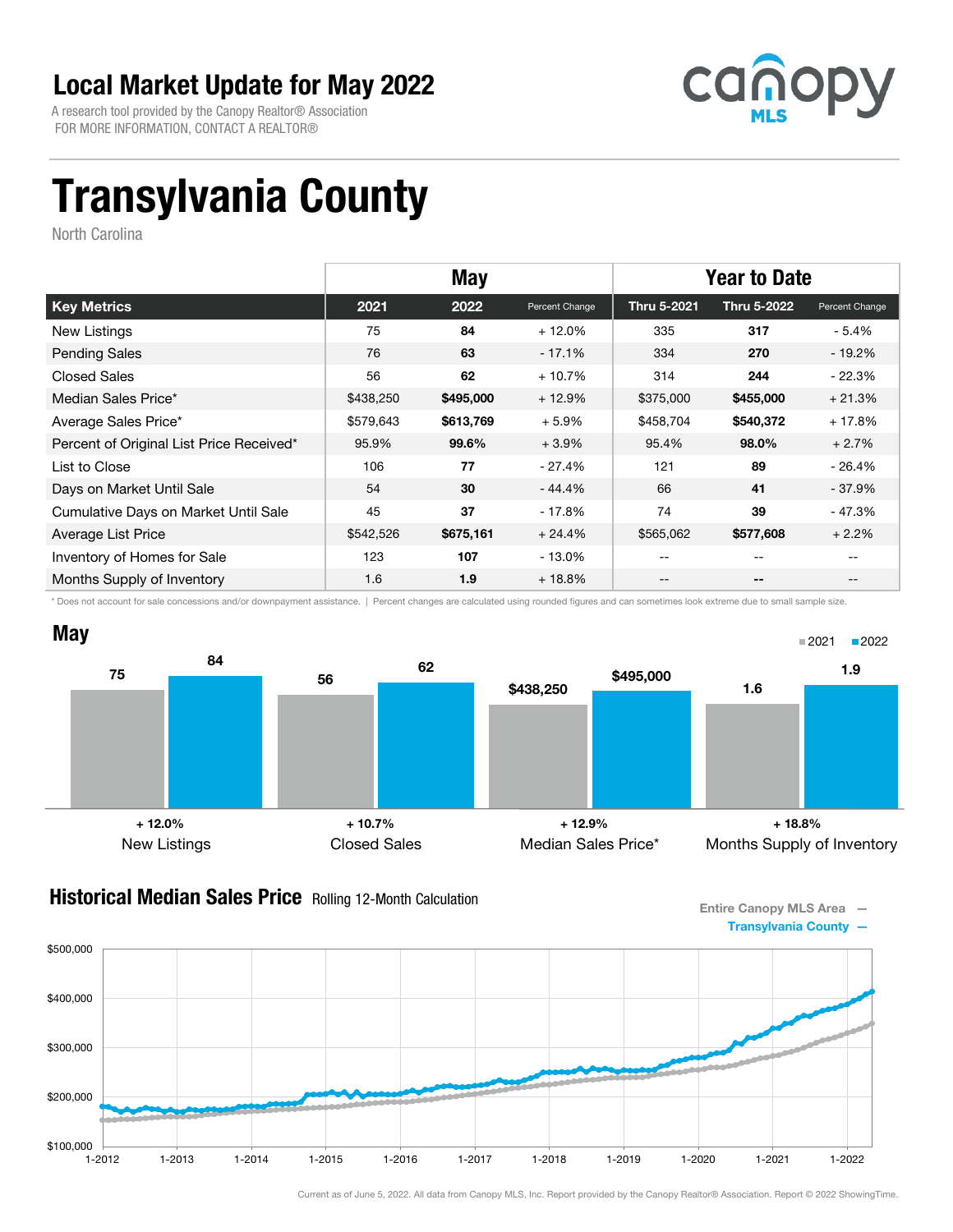A research tool provided by the Canopy Realtor® Association FOR MORE INFORMATION, CONTACT A REALTOR®



## Yancey County

North Carolina

|                                          | <b>May</b> |           |                | <b>Year to Date</b> |             |                |
|------------------------------------------|------------|-----------|----------------|---------------------|-------------|----------------|
| <b>Key Metrics</b>                       | 2021       | 2022      | Percent Change | Thru 5-2021         | Thru 5-2022 | Percent Change |
| New Listings                             | 30         | 55        | $+83.3%$       | 127                 | 153         | $+20.5%$       |
| <b>Pending Sales</b>                     | 20         | 26        | $+30.0%$       | 140                 | 116         | $-17.1%$       |
| <b>Closed Sales</b>                      | 33         | 23        | $-30.3%$       | 138                 | 124         | $-10.1%$       |
| Median Sales Price*                      | \$295,000  | \$395,000 | $+33.9%$       | \$282,925           | \$347,500   | $+22.8%$       |
| Average Sales Price*                     | \$329,706  | \$409,391 | $+24.2%$       | \$345,045           | \$415,663   | $+20.5%$       |
| Percent of Original List Price Received* | 93.7%      | 97.6%     | $+4.2%$        | 92.5%               | 97.2%       | $+5.1%$        |
| List to Close                            | 213        | 100       | $-53.1%$       | 207                 | 104         | $-49.8%$       |
| Days on Market Until Sale                | 174        | 45        | $-74.1%$       | 155                 | 46          | $-70.3%$       |
| Cumulative Days on Market Until Sale     | 174        | 49        | - 71.8%        | 162                 | 51          | $-68.5%$       |
| Average List Price                       | \$567,522  | \$640,404 | $+12.8%$       | \$431,385           | \$520,292   | $+20.6%$       |
| Inventory of Homes for Sale              | 104        | 81        | $-22.1%$       | --                  | $-$         |                |
| Months Supply of Inventory               | 3.2        | 2.7       | $-15.6%$       | --                  | $- -$       |                |

\* Does not account for sale concessions and/or downpayment assistance. | Percent changes are calculated using rounded figures and can sometimes look extreme due to small sample size.



#### **Historical Median Sales Price** Rolling 12-Month Calculation

Entire Canopy MLS Area — Yancey County —